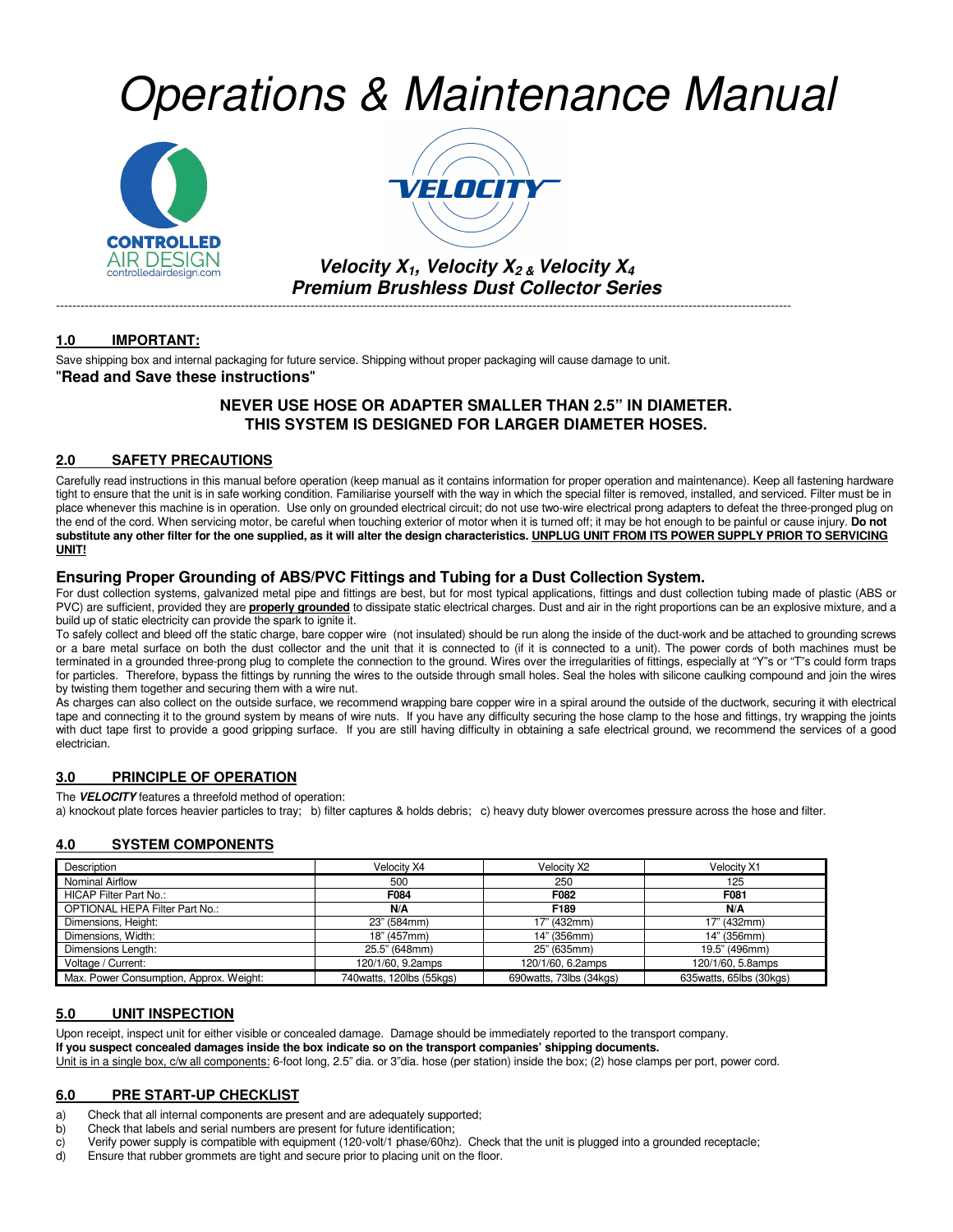

#### **7.0 START-UP**

- a) Ensure filter is installed properly **(ensure filter door closes tightly onto filter pushing filter against end plate);**
- b) Ensure that unit discharge grille is not blocked by desk or wall upon start-up and/or operation (this will decrease suction capacity);
- c) Insert male end of cord into wall outlet. Unit should be connected to an independent circuit;
- d) Switch power toggle to "HIGH AIRFLOW" position to ensure system operation.

## **WARNING: DO NOT OPERATE UNIT UNLESS FILTER IS IN PLACE, AS MOTOR MAY BURN-OUT.**<br>Shipped loose with unit: Fig. Hose clamps, located in filter compartment; Flexible hose in the box;

- Hose clamps, located in filter compartment;

#### **Inlet collars are factory installed either on the side or on top of unit.**

Inlet collars can be modified AT THE JOB SITE to be installed on the top, or on the side of the unit (Ensure that you leave the interior deflection plate installed (do not remove), this will deflect particles away from filter and increase filter longevity.

#### **8.0 EQUIPMENT MAINTENANCE PROCEDURES**

Proper maintenance is critical in extending life of unit. The information presented below outlines basic maintenance procedures ensuring the VELOCITY unit will provide trouble-free operation in future. The **VELOCITY** is designed to allow quick access to HICAP-filter, blower/motor and control assemblies.

#### **8.1 GENERAL FILTER MAINTENANCE**

It is very difficult to predetermine a specific maintenance schedule as the rate of dust loading will vary for each application. Periodic inspection of the filter (and pressure indicator if that option is selected) during the first few months of operation should help establish an appropriate maintenance schedule. Also, if you feel that you are losing suction capacity, filter may be clogged;

To maintain filter:

- a) Open filter door (on suction side) turning thumbscrew in a counter-clockwise direction;
- b) Turn the HICAP filter in a clockwise or counter-clockwise rotation and slowly bump against the filter tray supports, such that excess dust within the filter cartridge pleats falls down towards the particle capture tray;
- c) Additionally, filter can be removed and cleaned outside the unit by tapping it into an open garbage bag;<br>d) If further cleaning is required see HICAP-filter cleaning instructions in section 8.5:
- If further cleaning is required see HICAP-filter cleaning instructions in section 8.5;
- e) Verify that the filter gasket on open end of filter is installed properly, when placing filter back into unit.

#### **8.2 FILTER REPLACEMENT**

Filter may require replacement if:

- a) If you feel that you are losing suction capacity, even after you have shaken, spun maintained, and cleaned filter;
- b) If you see that you are getting dust coming through the blower discharge grille (filter may have been punctured through maintenance) c) When replacing filter, ensure that you adjust the Filter Adjustment Screw as shown
- When replacing filter, ensure that you adjust the Filter Adjustment Screw as shown below so that filter is tightly secure in track..



Filter Adjustment



Turn Screw COUNTER-Clockwise to tighten or Clockwise to loosen pressure against filter.

Ensure when trying to close door that you encounter resistance (ie: door is pressing filter against back-plate) ensuring no debris bypass around filter.

#### **8.3 BLOWER MAINTENANCE**

#### **WARNING: Switch unit off and unplug power cord from wall before servicing the blower.**

Motor is equipped with special ball bearings and lubricant, assuring long life and quiet operation. Additional maintenance is NOT required.

#### **8.4 ANNUAL GENERAL INSPECTION**

The sealing integrity of the VELOCITY is essential. Every 12 months, verify that all gaskets are in proper condition. Should the door gaskets adhere slightly to the unit when opening a door, lubricate its surface with a transparent grease or petroleum jelly. Should unit be moved on occasion, ensure that rubber grommets are tightly when opening a door, lubricate its surface with a transpare fastened. The acoustical integrity of the **VELOCITY** is important**. Disconnect the unit by unplugging the power cord from the wall**, and access the fan section. Verify the acoustical insulation is well fastened to walls of the unit. In the event of a problem, call your authorised distributor for spare parts and replace immediately.

#### **8.5 CLEANING YOUR HICAP-FILTER**

The presence of moisture may cause a build-up of material on surface of filter and in between the pleats requiring external cleaning. Remove as much loose material as possible by dry brushing. Be careful to avoid damage to the HICAP filter media. If plugging has occurred on surface of media and in between pleats, a hosing off of surface, or use of low pressure (car wash) type sprayer may be adequate. For cleaning of fine particulate which may be embedded in the depth of media itself, soak cartridge for 30 minutes in a solution of non-ionic detergent in 130°F water. After soaking, rinse off with hose or low pressure sprayer as above, to remove all traces of detergent. **HICAP-Filter must be completely dry after washing, before being used again Blow out excess moisture using compressed air from inside out.** 

#### **9.0 OPERATION**

The air is drawn into the unit through the special HIGH CAPACITY HOSES supplied with the unit. The air then passes through the HICAP-Filter. Larger particles are deflected down towards the particulate capture tray.

Powered by a High Capacity motor/blower assembly, the clean air is then released through the discharge grille into the controlled space.

#### **9.1 POSITIONING OF UNIT**

To optimise your **VELOCITY's** performance**:** 

- 1) Install unit as close as possible to its capture source. The longer the hose length the lower the suction capacity;
- 2) It is preferable to install rigid (plastic) suction hose if possible. This will augment suction capacity. You can use the flexible hose for final connections to the unit. Rigid hose or smooth pipe offers much less resistance (pressure loss) than flexible hose, therefore higher suction;

**QUATRO**---------------------------------------------------------------------------------------------------"We Make Clean Air" sales@controlledairdesign.com (919)607-6765 https://www.controlledairdesign.com/ (800)635-0298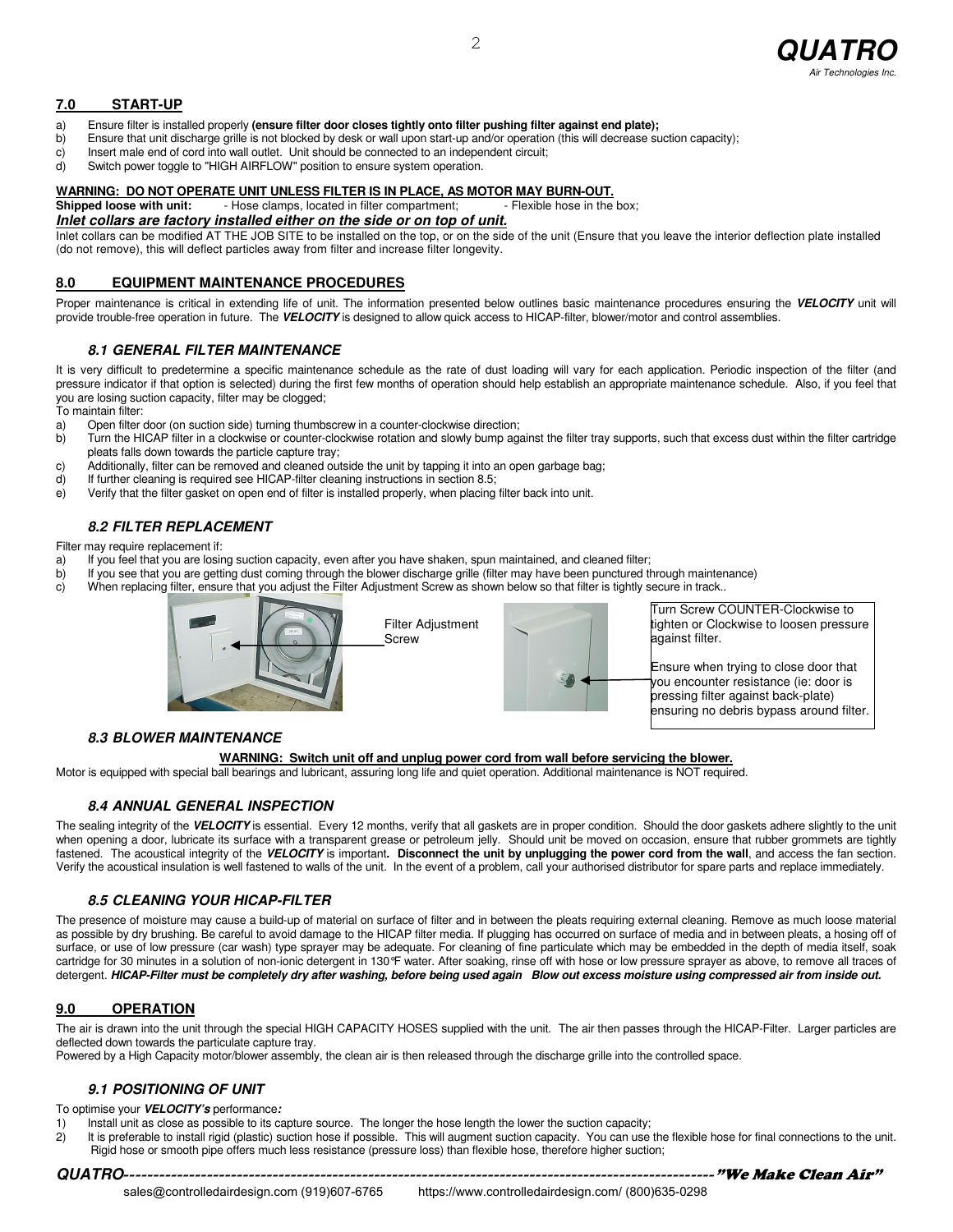

3) Minimise number of bends in your hose length (both rigid or flexible). Straight runs offer less pressure losses than long or short radius turns;

4) If suction varies from station to station, system must be balanced (adjust damper or blast gate at each station to equalise suction);<br>5) Do not make 90 degree connections. If two hoses are running to one common hose, co

5) Do not make 90 degree connections. If two hoses are running to one common hose, connect on a 45-degree angle towards the unit.

#### **9.2 TROUBLESHOOTING GUIDE**

| <b>Symptoms</b>                                | <b>Possible Cause</b>                                                       | <b>Suggested Solution</b>                                                                                    |  |  |
|------------------------------------------------|-----------------------------------------------------------------------------|--------------------------------------------------------------------------------------------------------------|--|--|
| Unit will not start                            | - Faulty Power supply<br>- Blown fuse<br>- Unit not plugged into receptacle | - Check breaker box<br>- Replace fuse<br>- Plug unit in                                                      |  |  |
| Motor Hums, But DOES NOT START                 | - Dust accumulation inside motor                                            | - Blow out motor using compressed air<br>- Ensure filter is seated properly, adjust filter compression screw |  |  |
|                                                |                                                                             | on door                                                                                                      |  |  |
| Excessive noise                                | - Blower wheel contacting blower, housing or cone                           | - Realign/replace wheel<br>- replace motor                                                                   |  |  |
|                                                | - Motor bearings are worn                                                   |                                                                                                              |  |  |
| Insufficient airflow                           | - Obstruction in system<br>- Clogged filter                                 | - Remove obstruction<br>- Replace filters                                                                    |  |  |
|                                                | - Unit discharge too close to wall                                          | - Move unit                                                                                                  |  |  |
| Unit stopped working                           | - Dirt made its way into motor                                              | - Blow out back end of motor                                                                                 |  |  |
|                                                | - faulty ON-OFF switch                                                      | - bypass switch (pull off 2 wires from switch & connect together)                                            |  |  |
|                                                |                                                                             | (if motor operates, replace switch)                                                                          |  |  |
|                                                | - faulty motor                                                              | - replace motor                                                                                              |  |  |
| Motor Shuts off, then back on after 30 minutes | - input amperage too high                                                   | - ensure filter is in place                                                                                  |  |  |
| Excessive airflow                              | - Filter not in place                                                       | - Install filter                                                                                             |  |  |
| Suction varies from station to station         | Hose lengths between stations vary significantly;                           | Adjust damper or blast gate at each station to equalise suction                                              |  |  |

#### **10.0 WARRANTY**

QUATRO Air Technologies warrants its equipment to be free from defect in material and workmanship under normal use and service for a period of one year from date of shipment. QUATRO's obligation under this warranty shall be limited to replacing any parts, thereof, which shall be demonstrated to have been defective. This is expressly in lieu of all other warranties, express or implied, including the warranties of merchantability and fitness.

QUATRO claims no warranty as to merchantability or as to the fitness of the merchandise for any particular use and shall not be liable for any loss or damage. No person, firm or corporation is authorised to assume for QUATRO any other liability in connection with the sale of these goods. Equipment, parts and material manufactured by others and incorporated in QUATRO's equipment are warranted by QUATRO only to the extent of the original manufacturer's liability to QUATRO Air Technologies Inc.

Conditions and Limitations: **This warranty does not cover** abuse, misuse, maintenance negligence, improper assembly, acts of vandalism, acts of God, fear wear, modifications of the equipment or installation of a part not recommended by QUATRO Air Technologies, as well as operation of the equipment at voltages other than those specified by QUATRO Air Technologies Inc.

#### **11.0 COMMON SPARE PARTS, To ALL Velocity MODELS**

| Qty | <b>Description</b>           | Part              | Qtv | Description                   | Part             | Qtv | Description                          | Part             |
|-----|------------------------------|-------------------|-----|-------------------------------|------------------|-----|--------------------------------------|------------------|
|     | <b>Toggle Switch</b>         | E035              |     | <b>Blower Door Screws</b>     | H040             |     | <b>Black Filter Door Knob</b>        | H352             |
|     | Single Remote ON/OFF         | AA011             |     | Dual Remote ON/OFF            | AA012            |     |                                      |                  |
|     | Fuse                         | E084              |     | <b>Rubber Feet</b>            | H615             | Ea/ | <b>Plastic Insulation Clips/Base</b> | H <sub>196</sub> |
|     | Door Gasket Roll             | H <sub>156</sub>  |     | 2.5" Hose Clamps              | H <sub>253</sub> |     | 3" hose clamps                       | H <sub>117</sub> |
|     | 1/16" Gasket Roll            | H <sub>0</sub> 07 |     | Plastic hose Caps, 2.5"       | H <sub>113</sub> |     | Plastic hose Caps, 2.5"              | H148             |
|     | 6' Hi-Capacity Hose, 2.5"dia | H105-6            |     | 12' Hi-Capacity Hose, 2.5"dia | H105-12          |     | 25' Hi-Capacity Hose, 2.5" dia       | H105-25          |
|     | 6' Hi-Capacity Hose, 3"dia   | H142-6            |     | 12' Hi-Capacity Hose, 3"dia   | H142-12          |     | 25' Hi-Capacity Hose, 3" dia         | H142-25          |

#### **12.0 COMMON SPARE PARTS, To ALL Velocity MODELS**

|     | <b>Velocity X4</b>             |                  |     | <b>Velocity X2</b>             |                  |     | <b>Velocity X1</b>           |                  |
|-----|--------------------------------|------------------|-----|--------------------------------|------------------|-----|------------------------------|------------------|
| Qty | Description                    | Part             | Qty | Description                    | Part             | Qty | Description                  | Part             |
|     | PreFilter (20/pak)             | F069-84          |     | PreFilter (20/pak)             | F069-82          |     | PreFilter (20/pak)           | F069-81          |
|     | <b>HICAP-Filter</b>            | F084             |     | <b>HICAP-Filter</b>            | F082             |     | <b>HICAP-Filter</b>          | F081             |
|     | Wheel/Motor Assy               | A003             |     | <b>Wheel/Motor Assv</b>        | A005             |     | <b>Wheel/Motor Assv</b>      | A007             |
|     | Pre-wired Motor only           | A004             |     | Pre-wired Motor only           | A006             |     | Pre-wired Motor only         | A004             |
|     | Control Panel, no gauge        | A032             |     | Control Panel, no gauge        | A032             |     | <b>Insulation Kit</b>        | H <sub>194</sub> |
|     | Insulation Kit                 | H <sub>193</sub> |     | <b>Insulation Kit</b>          | H <sub>194</sub> |     | 2 x 3" inlet collar plate    | H <sub>127</sub> |
|     | 4 x 2.5" inlet collar Assembly | AS040            |     | 2 x 2.5" inlet collar Assembly | AS037            |     | x 2.5" inlet collar Assembly | AS033            |
|     | 4 x 3" inlet collar Assembly   | AS041            |     | 2 x 3" inlet collar Assembly   | As038            |     | 1 x 3" inlet collar Assembly | AS034            |
|     | 4 x 2.5" inlet collar plate    | H <sub>130</sub> |     | 2 x 2.5" inlet collar plate    | H <sub>128</sub> |     | 1 x 2.5" inlet collar plate  | H <sub>161</sub> |
|     | 4 x 3" inlet collar plate      | H <sub>129</sub> |     | 2 x 3" inlet collar plate      | H <sub>127</sub> |     | 1 x 3" inlet collar plate    | H <sub>162</sub> |
|     | <b>Blank Off Plate</b>         | H <sub>126</sub> |     | <b>Blank Off Plate</b>         | H <sub>125</sub> |     | <b>Blank Off Plate</b>       | H <sub>125</sub> |

**QUATRO**---------------------------------------------------------------------------------------------------"We Make Clean Air"